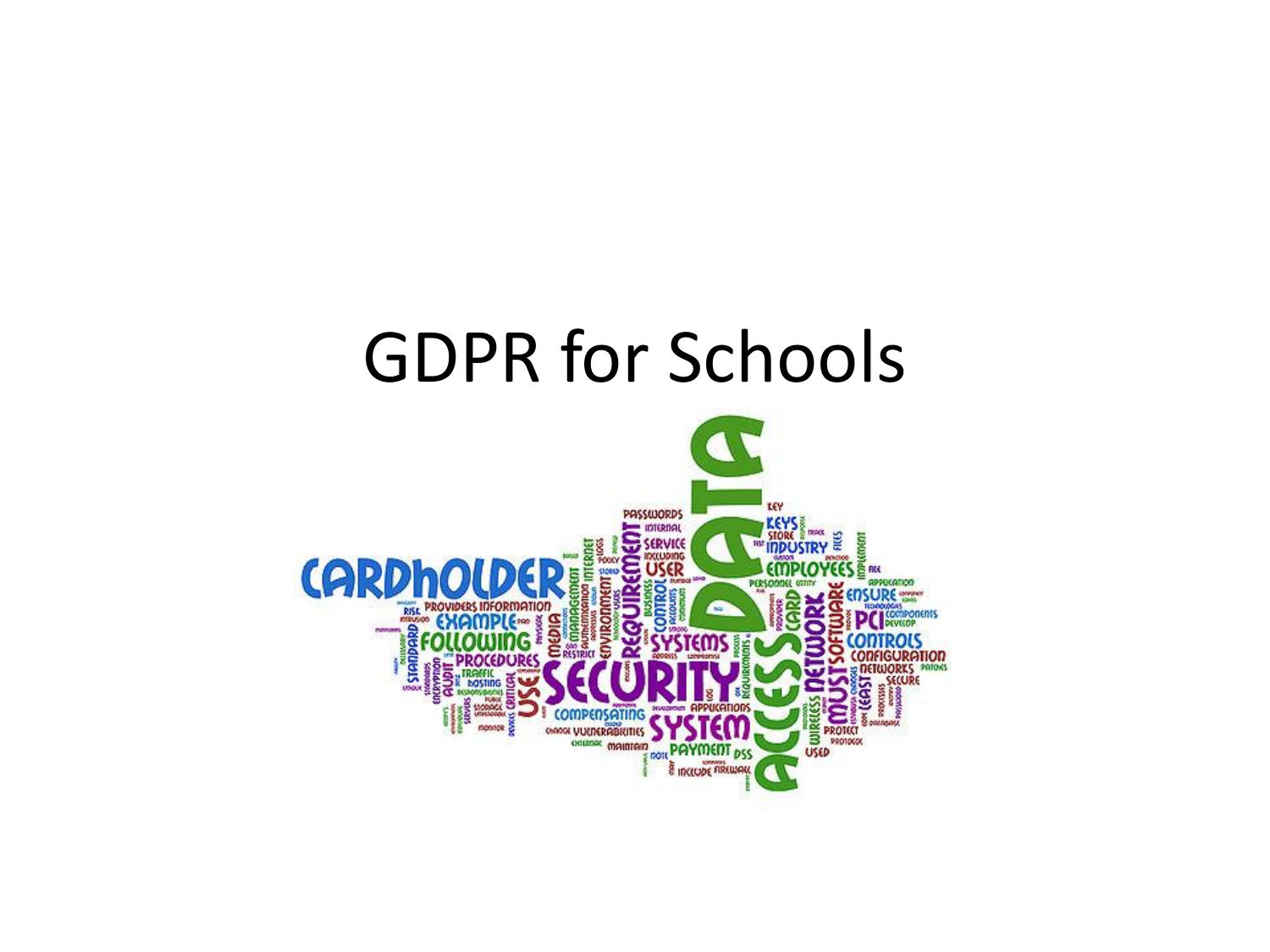- Replaces Data Protection Act 1998 and commenced 25<sup>th</sup> May 2018.
- Legislation that sets out principles on how every organisation collects and uses personal data.
- Personal data is anything that relates to an identifiable, living individual. From details in info systems, to emails, paper files, CCTV, audio recordings and photos etc.

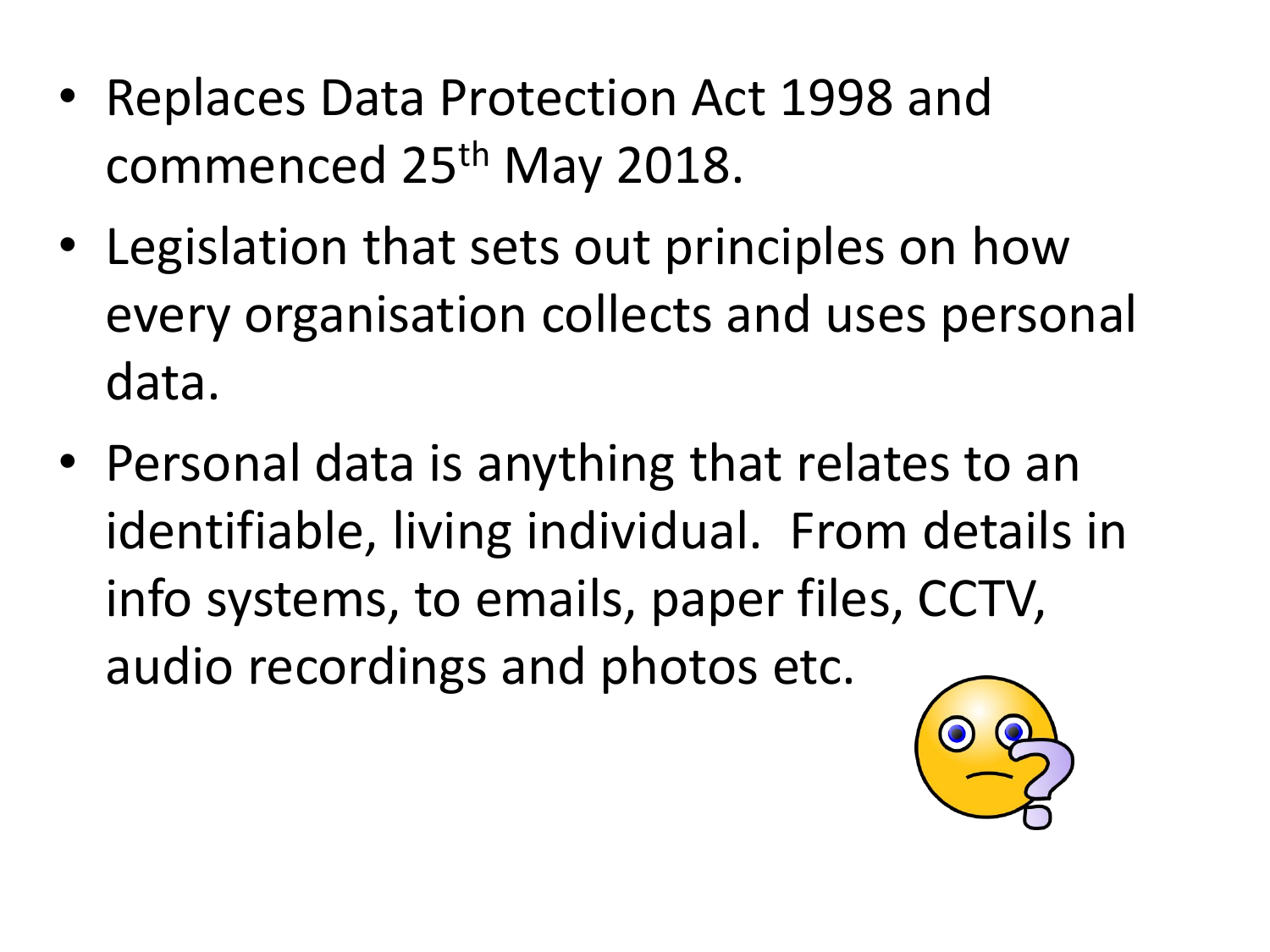### GDPR Principles (similar to DPA) Part 1

1. Processing (anything you do with data) must be lawful, fair and transparent.

2. Data must be collected for specific purposes and only used in line with those purposes.

3. Collect and use the minimum data needed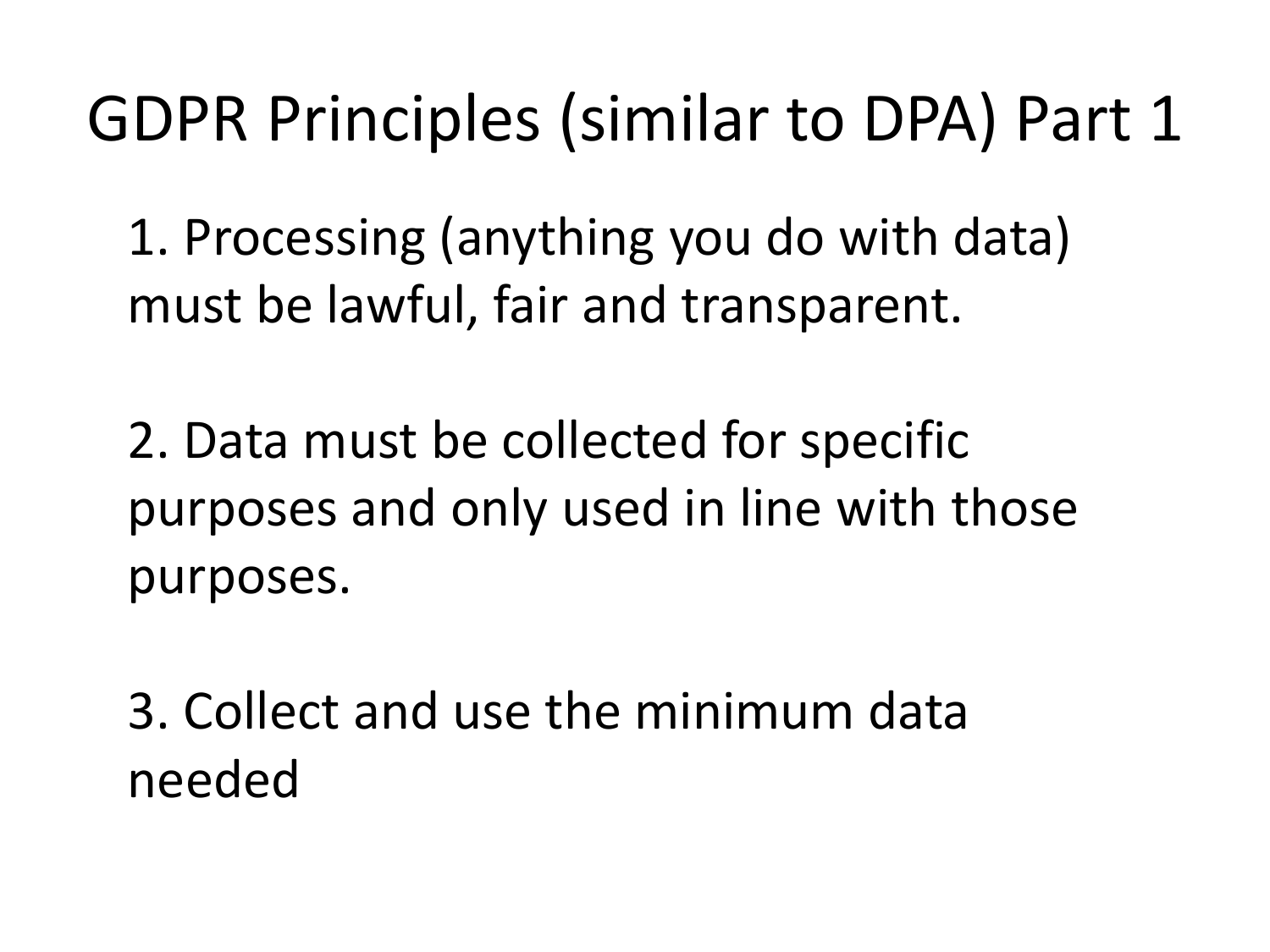## GDPR Principles (similar to DPA) Part 2

4. Take reasonable steps to ensure data is accurate and up to date.

5. Only keep personal data for as long as you need it.

6. Take all reasonable measures – technical and organisational (procedures, training etc.) - to keep the data secure

7. Accountability: "The controller shall be responsible for, and be able to demonstrate, compliance with the principles."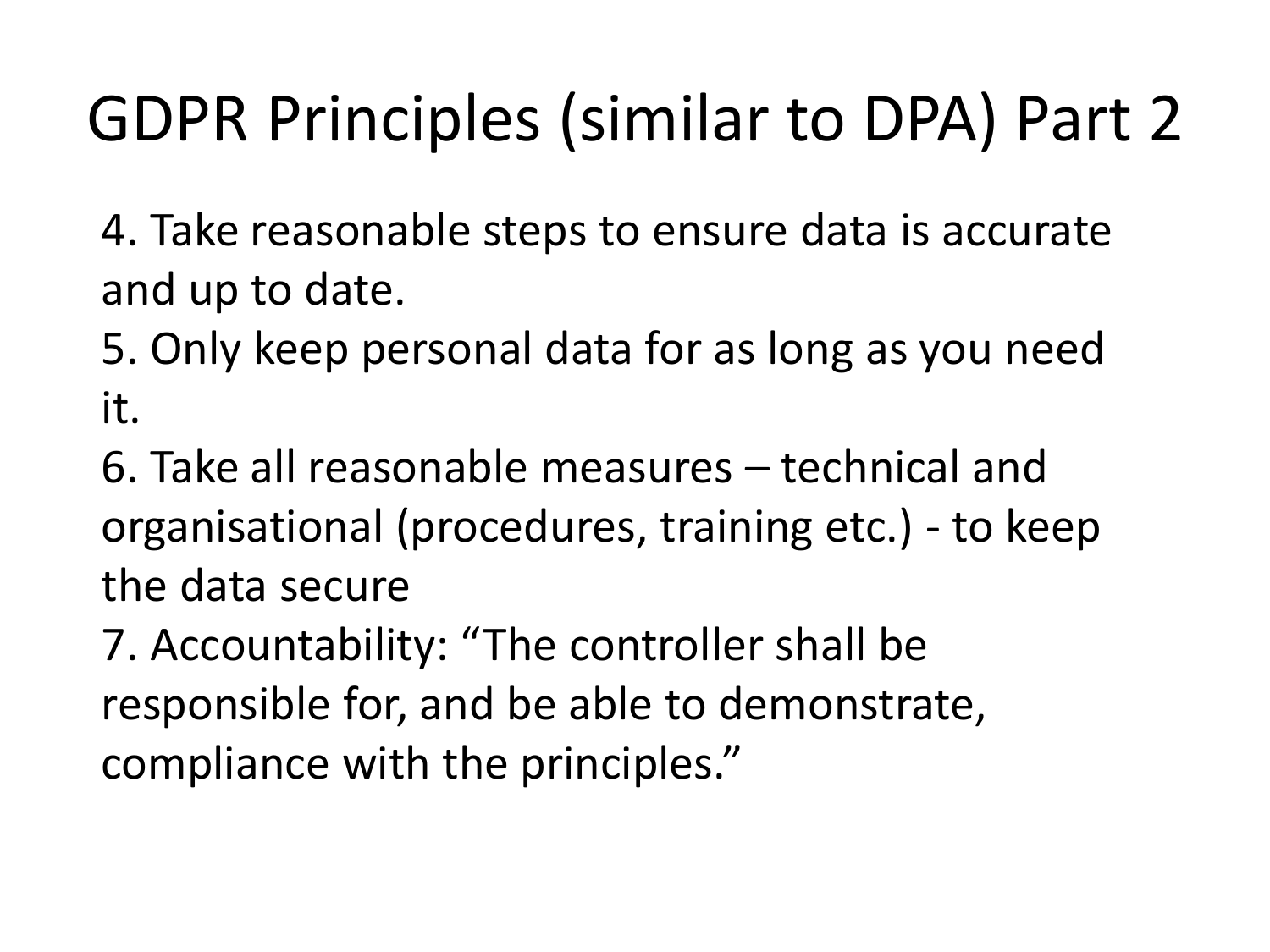# Things to think about:

- What can visitors see from where they are standing?
- What signing system do we use and is it secure?
- Medical Documents displayed on the walls?
- What's available on the shelves?
- What happens when you not there?
- Are memory sticks and laptops encrypted?
- Where are you passwords and usernames stored?
- Do you communicate with parents directly? School email!!!
- How do you store you emails from parents or sensitive ones
- If you have pupil data where is it stored?
- Are parents/ 3rd parties allowed to walk around unattended?

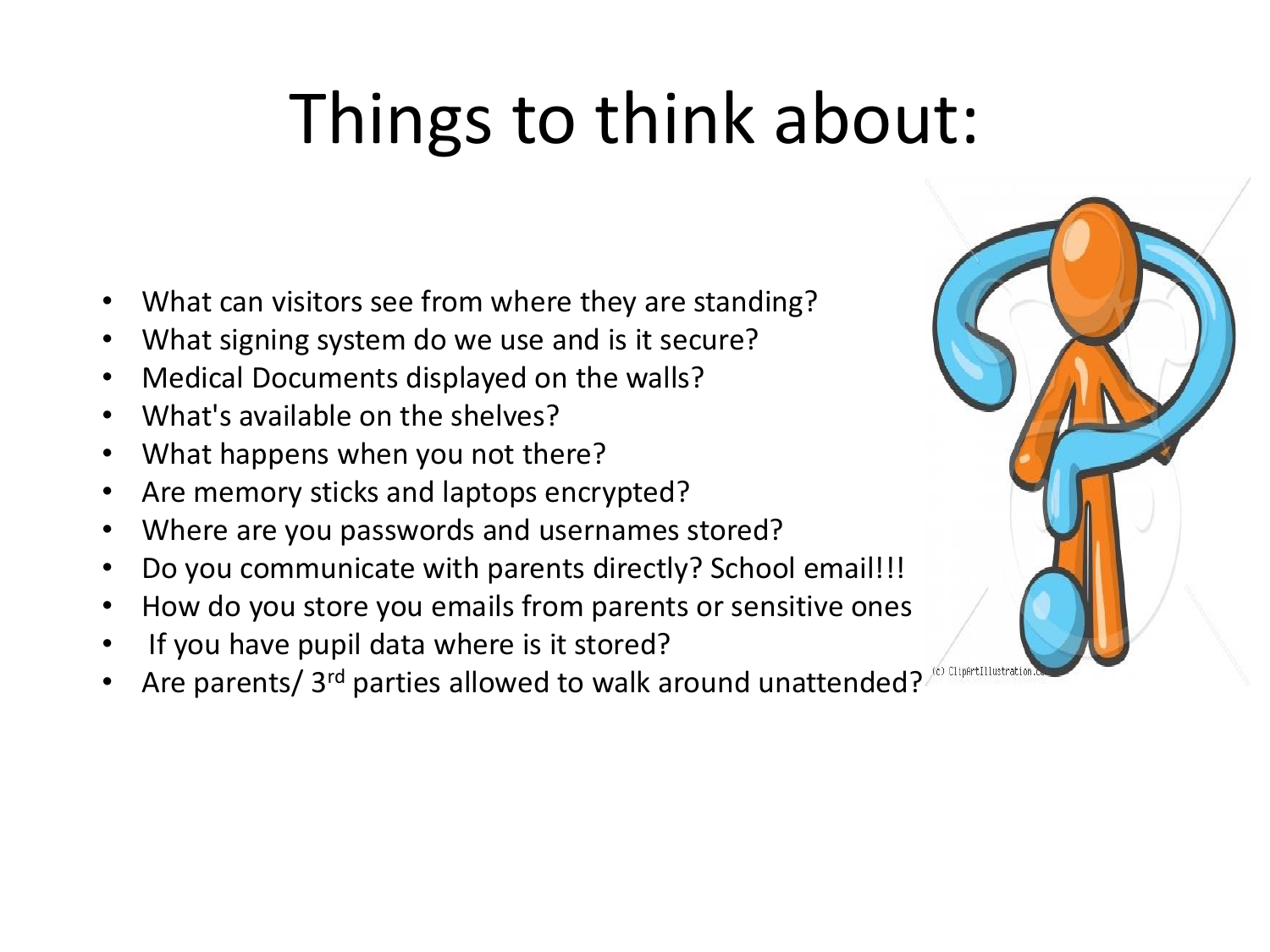### Subject Access Requests